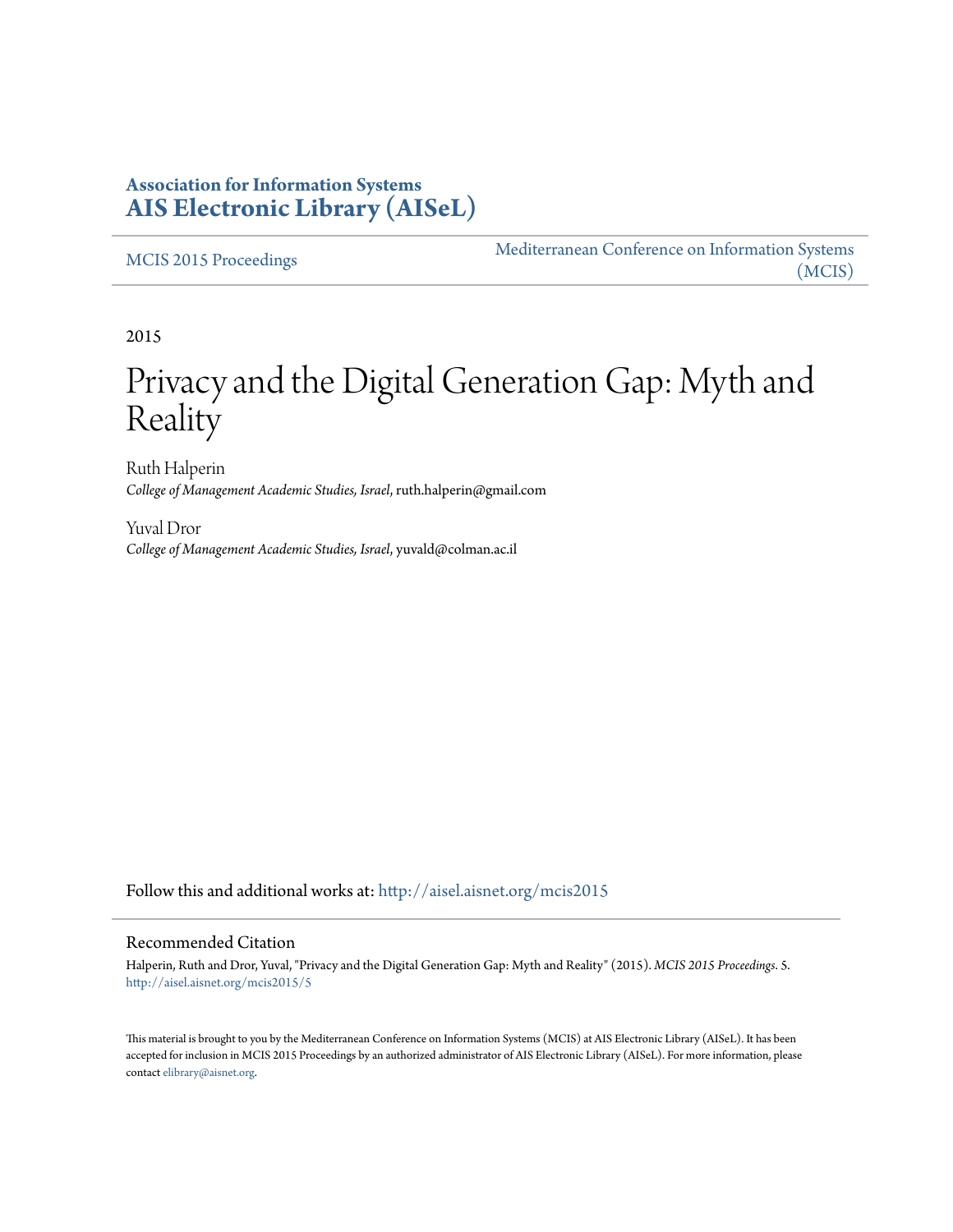# **PRIVACY AND THE DIGITAL GENERATION GAP: MYTH AND REALITY**

*Complete Research*

Ruth Halperin, College of Management Academic Studies, Israel, ruth.halperin@gmail.com Yuval Dror, College of Management Academic Studies, Israel, [yuvald@colman.ac.il](mailto:yuvald@colman.ac.il)

### **ABSTRACT**

*Over the past decade the demise of privacy has been repeatedly pronounced by renowned technology executives such as Mark Zuckerberg declaring privacy as passé and anachronistic- "so 20th century" - the concern of old people. However, there has been relatively little research into privacy perception and behaviour among different generations that may relate to how people navigate their private lives in online settings. Furthermore, recent research reveals the ways in which privacy concerns of young internet users are enacted, thus challenging overgeneralized claims of a clear-cut generation gap associated with online privacy. As information privacy problems are becoming thornier, unfounded statement voiced by stakeholders with vested interests should be put to one side. Instead, systematic research is needed to understand how privacy is perceived and managed by people of different age groups, and what measures can and should be taken to address current and future concerns of internet users across generations. We address these questions and account for the results using a representative sample from Israel.* 

*Key words: privacy, self-disclosure, generations, digital natives*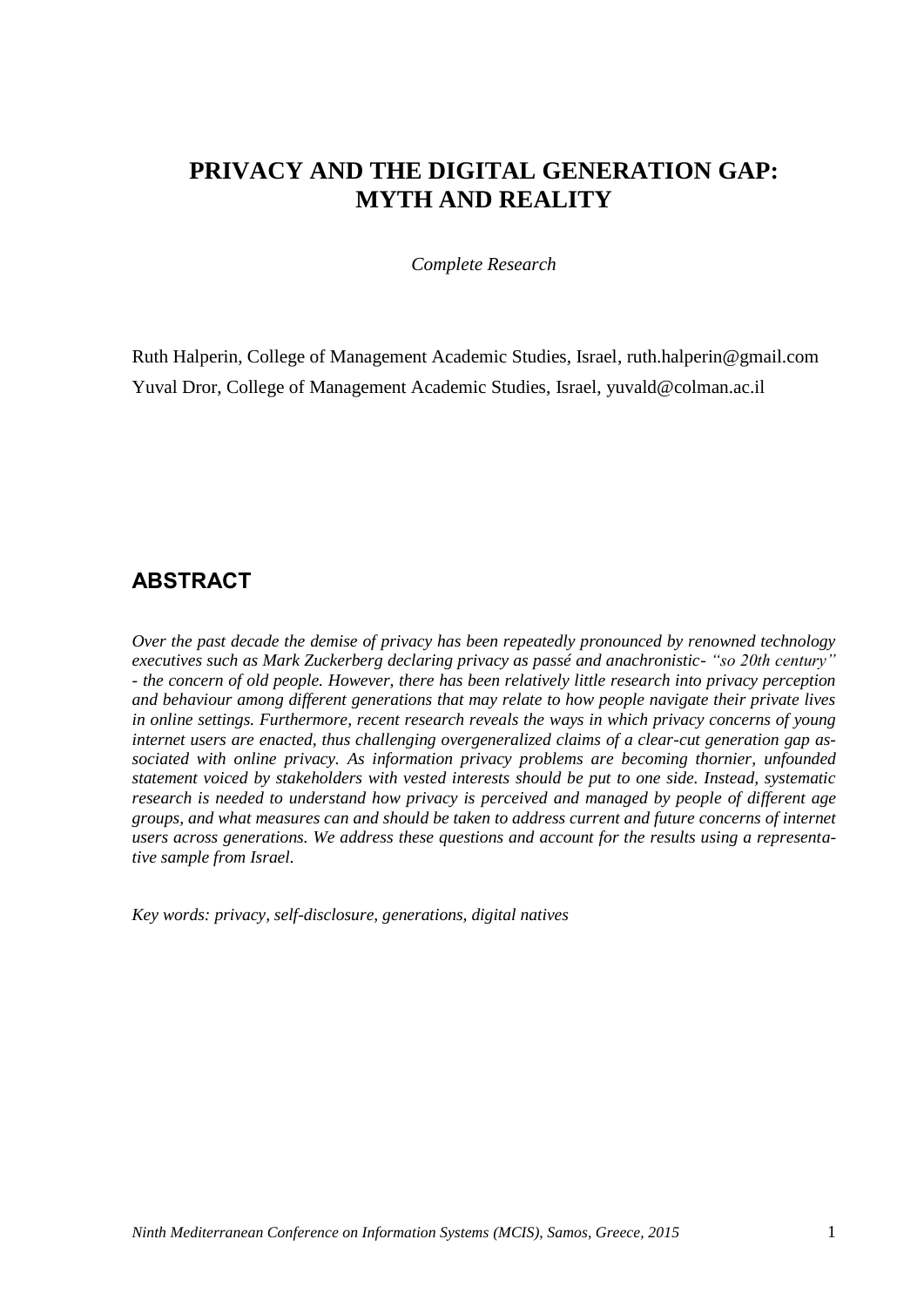### **1 Introduction**

Information privacy is considered one of the most important ethical, legal, social, and political issue of the information age (Hong & Thong, 2013; Dinev, 2014; Acquisti et al, 2015). During the past decade, the problems involving information privacy— the ascendance of Big Data and fusion centers, the tsunami of data security breaches, the dramatic rise of Web 2.0, the growth of behavioral marketing, and the proliferation of tracking technologies — have become thornier (Solove, 2013: 1). Personalized web services and business intelligence software require the collection and mining of unprecedented amounts of personally identifying information. As consumers become content providers on web blogs and social networking websites (SNS), their personal information becomes ever more vulnerable (Hong & Thong, 2013). Researchers are advocating a re-examination of privacy concerns and consequences to reflect the contemporary nature of this dynamic construct (Anton et al, 2010). Under these conditions, understanding individuals' privacy concerns and behaviour is fundamental to the success of emerging digital technologies (Pavlou, 2011). In this paper, we investigate the differences in privacy concerns and behaviour between young and old generations. While many popular claims are in circulation (Nussbaum, 2007), findings on this question are limited at best (Steijn &Vedder, 2015). It is therefore important to establish based on rigorous, representative data, the effects of age on privacy related perceptions and practices and to increase understanding of actual generational divides to inform legislators and policy makers, as well as internet entrepreneurs (Steijn &Vedder, 2015; Wang et al, 2013).

### **2 Online Privacy and the Digital Generation Gap**

The publication of Mark Presnky's article entitled 'digital natives, digital immigrants'(2001) gave rise to a fierce debate of the relationship between IT and age. Prensky argued that digital technology has brought about a radical generation break between young people, so-called 'digital natives', and the older generation of 'immigrants'. In line with this trend, and albeit the critical wave (cf. Herring, 2008; White and Le Cornu, 2011) a generational rhetoric entered the discourse about online privacy (Barnes, 2006). As social media proliferate, the prevailing notion persists: young people don't care about privacy while older generations still do (Tufecky, 2012; Boyd, 2014).

Yet, research to corroborate the claims is scarce. Few empirical studies can confirm that young people actually express fewer privacy concerns than adults (Steijn &Vedder, 2015). Recent literature indicates that young people are more, less, or equivalently preoccupied with privacy. Studies focusing on the consequences of young people's privacy concerns similarly offer contradictory results, including both increased protective behaviours and the development of risky behaviours (Miltgen & Peyrat-Guillard, 2014). While a growing body of literature focus on privacy issues related to young people engagement with digital technology (Lusoli & Miltigen, 2009), comparative studies with adults are limited at best (Steijn &Vedder, 2015).

Furthermore, empirical research on offer typically uses convenience samples of college students, inadequate to address age effects. This leads to the question: does a generation gap exist? (Banks, et. al. 2014). Few studies based on nationally representative samples have examined the relationship between online privacy and age. Surveying German Internet users, Taddicken (2013) found that age had little relationship to SNS information disclosure, or privacy concerns. Similarly, based on representa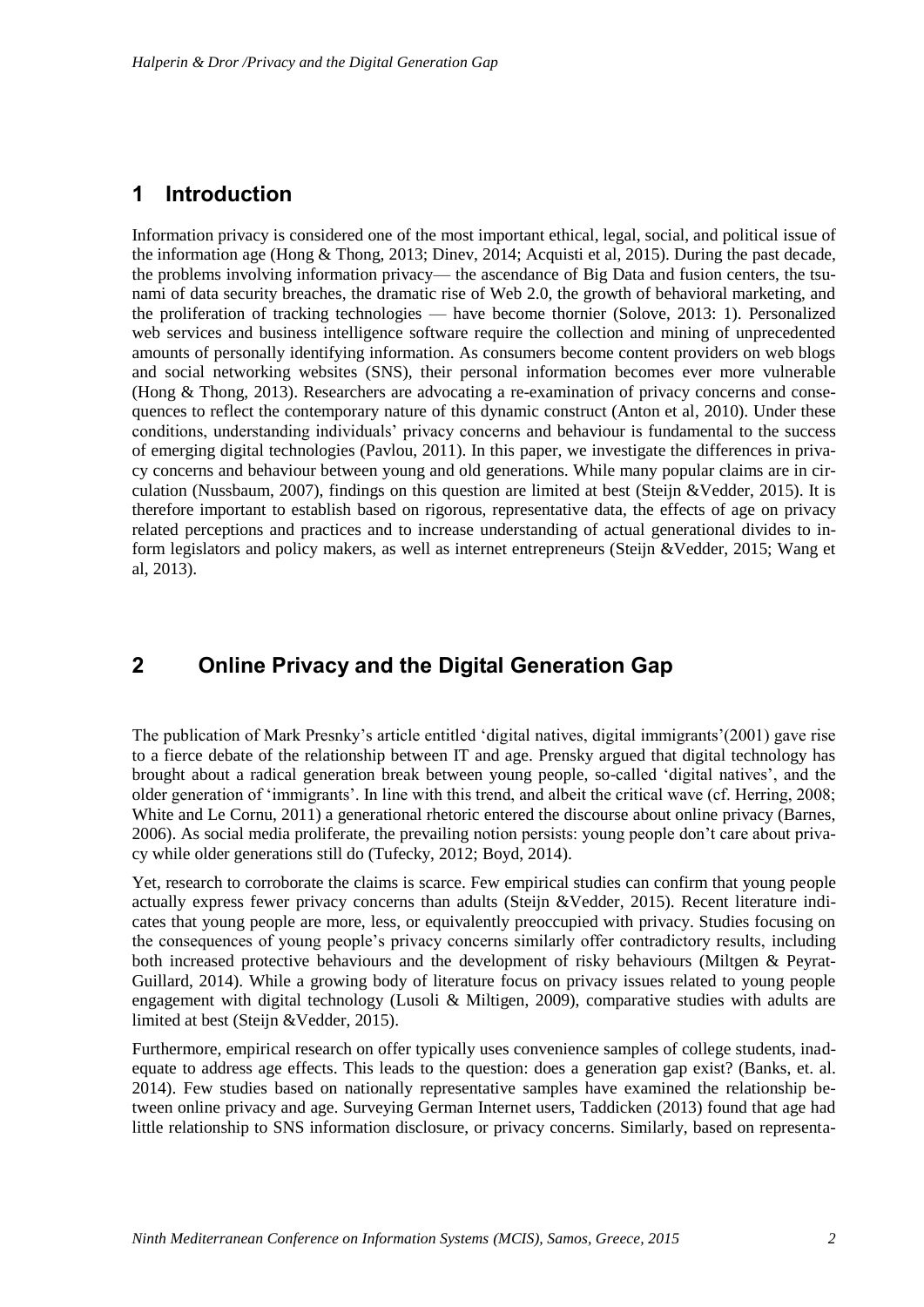tive US sample, Hoofnagle et al (2010) found no significant differences by age across a range of privacy variables. However two Pew surveys of representative samples of the US population both found that older users were less likely to have changed their privacy settings, deleted unwanted comments, removed their name from photos or taken steps to limit information about them on SNSs (Madden & Smith, 2010, Raine et al. 2013). In a recent UK study, Banks et al (2014) reports results that contradict some of the previous studies. In their survey almost 95% of 14-17-year-olds have checked or changed their privacy settings. From there the percentage who has taken action to protect their privacy drops to 32.5% of respondents age 65 and over. As the authors note, results from previous research are mixed, and the ambiguities surrounding age make it fertile ground for additional research. The present study aims to contribute further, providing up-to-date findings on the Israeli population.

### **3 Method**

This research is based on a national survey recently conducted in Israel. Survey sampling unit comprised of Israeli households, individuals age 12+. Telephone interviews were performed by the Mahshov Public Opinion Research Company using a Scout system. Each sector was interviewed in its native language by trained surveyors with appropriate native language (Hebrew, Arab, Russian).

#### **3.1 Sample**

The sampling method involved random probability sampling of a proportional stratified sample. The sample included 1,052 subjects, sampled proportionally according to their percentage in the general population so that the sample size from each stratum (sector) is proportional to the size of the strata population. Maximum sampling error is plus or minus 3 points for the sample size with a 95% confidence interval. Sampling of sectors: veteran Jews—68%, immigrants who arrived in Israel after 1990—12%, Arab sector—20%. A proportional random strata sampling was also performed for each sector based on residence district. A real-time sample control was also performed based on the age and gender variables of each cell using the data published in the current annual reports of the Israeli Central Bureau of Statistics (CBS). A Kolmogorov-Smirnov test based on the CBS data, which was performed after the sampling, found that none of the distributions varied statistically from the CBS distribution apart from the Jewish sector sample. This sample had a statistically significant variance with a significance level of 1-5% for age distribution. The sampling design was planned as follows: controlled variables monitored district according to the CBS. Monitored variables monitored: gender, age, new immigrant (in order to preserve the limit for this population), religiosity (in order to monitor the ultra-orthodox – 'haredi' sector).

z-tests were conducted to establish the significance of distribution differences and a post-hoc Bonferroni test for multiple comparison was performed. Chi-square tests were also conducted in order to examine statistical independence between categorical variables. Throughout this paper, statistical significance p<0.05 is indicated using coloured cells.

Within the nationally representative sample, age groups were assembled drawing on generational categorization most common in the literature (How and Strauss, 2000; Rosen, 2010). Specifically, we divided the sample as follows: iGeneration consisting of adolescents, with age ranging from 12 to 17 years of age. YGeneration included young adults aged 18-34; X Generation ranging from 35 to 54 and finally, the BabyBoom generation of adults aged 55 and over.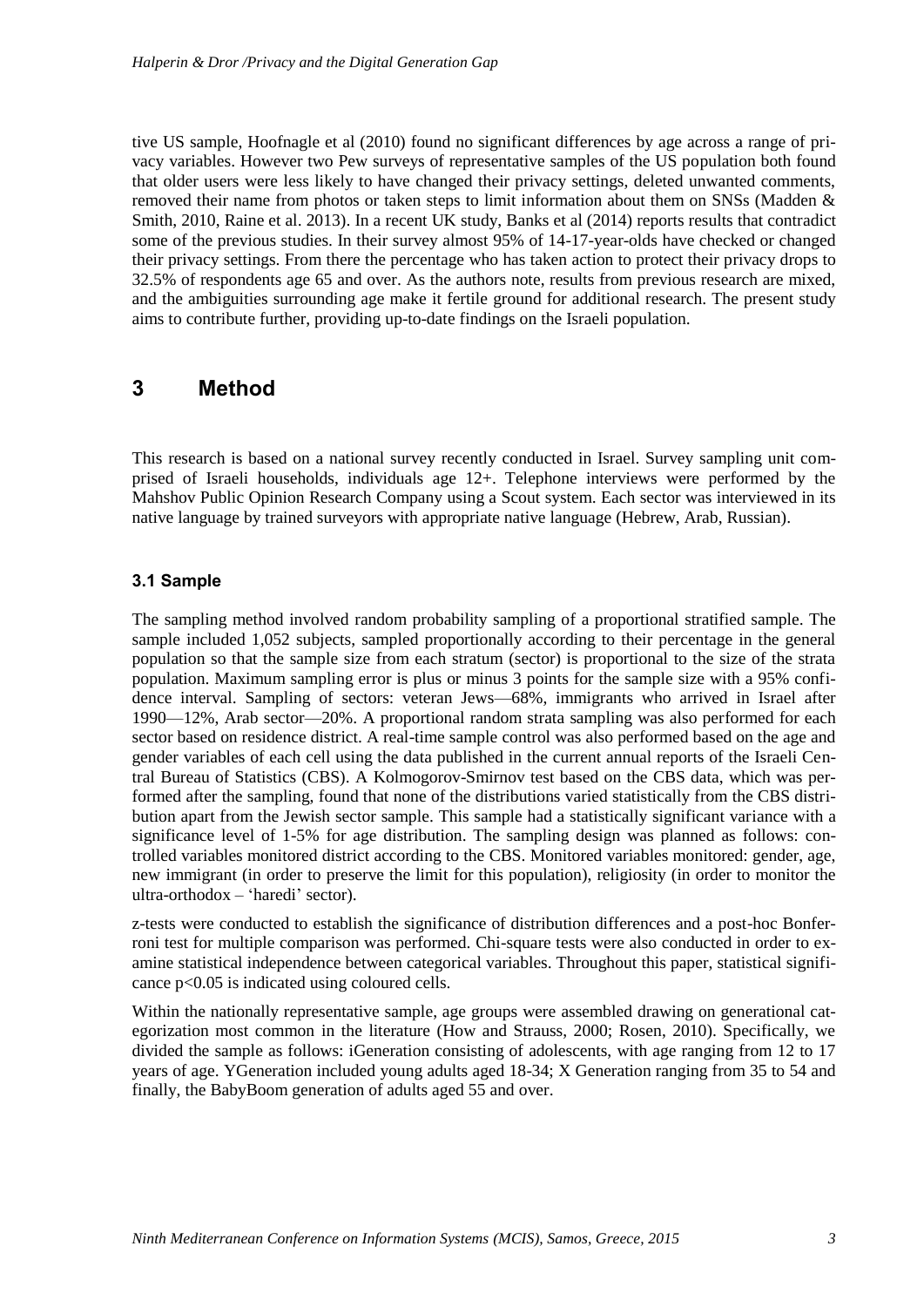#### **3.2 Measures**

The survey instruments included measures to assess both behaviours and perceptions related to online privacy. In addition to general patterns of use, behavioural construct included self-disclosing behaviours and privacy-protective behaviours. Perceptual constructs consisted of privacy self-efficacy and privacy knowledge.

To measure self-disclosure behaviour, three items were developed to capture distinct disclosure activities common is the use of SNS namely, sharing photos, sharing location and tagging. Respondents were asked how often they engage in these activities.

Privacy protective behaviours were measured with items assessing two coping strategies: application removal and password management. The items were adopted from prior studies investigating privacy protection behaviours (cf. Moscardelli & Divine 2007) and revised in accordance with current technological affordances.

Privacy self-efficacy was measured using two items, which were developed by examining prior work on a related construct (LaRose, et al 2001). This study developed items estimating confidence (or lack thereof) in protecting privacy from e-services' information practices. The two items used in this study were: "I know exactly which tools to use in order to protect my privacy while using the internet" and "I feel powerless in the face of internet companies' ability to collect information about me while using the internet".

With regard to privacy knowledge, researchers have operationalized different dimensions associated with knowledge of data collection risk (Park, 2012). Building on previous studies, our measure for privacy knowledge was aimed at assessing the level of awareness to common institutional practices of data collection and use, particularly by commercial stakeholders. Three items were used in this study: "companies regularly document my habits while browsing and are utilizing my personal information for commercial purposes"; "I know exactly which personal information is being collected about me by internet companies, applications and websites"; and finally a false statement: "information I disclose or share online is never passed on to stakeholder whom I did not disclosed to directly".

### **4 Results**

Results from the research pertain to key variables of behaviour and perception, as they relate to online privacy. In what follows we elaborate on the categories and their subsets, providing corresponding results.

#### **4.1 Privacy-related behaviour**

The general category of online behaviour was divided into two main subsets. First we explored use patterns, which we divided into *general use* and *self-disclosure behaviour*. Second, we examined *privacy protecting behaviour* more specifically.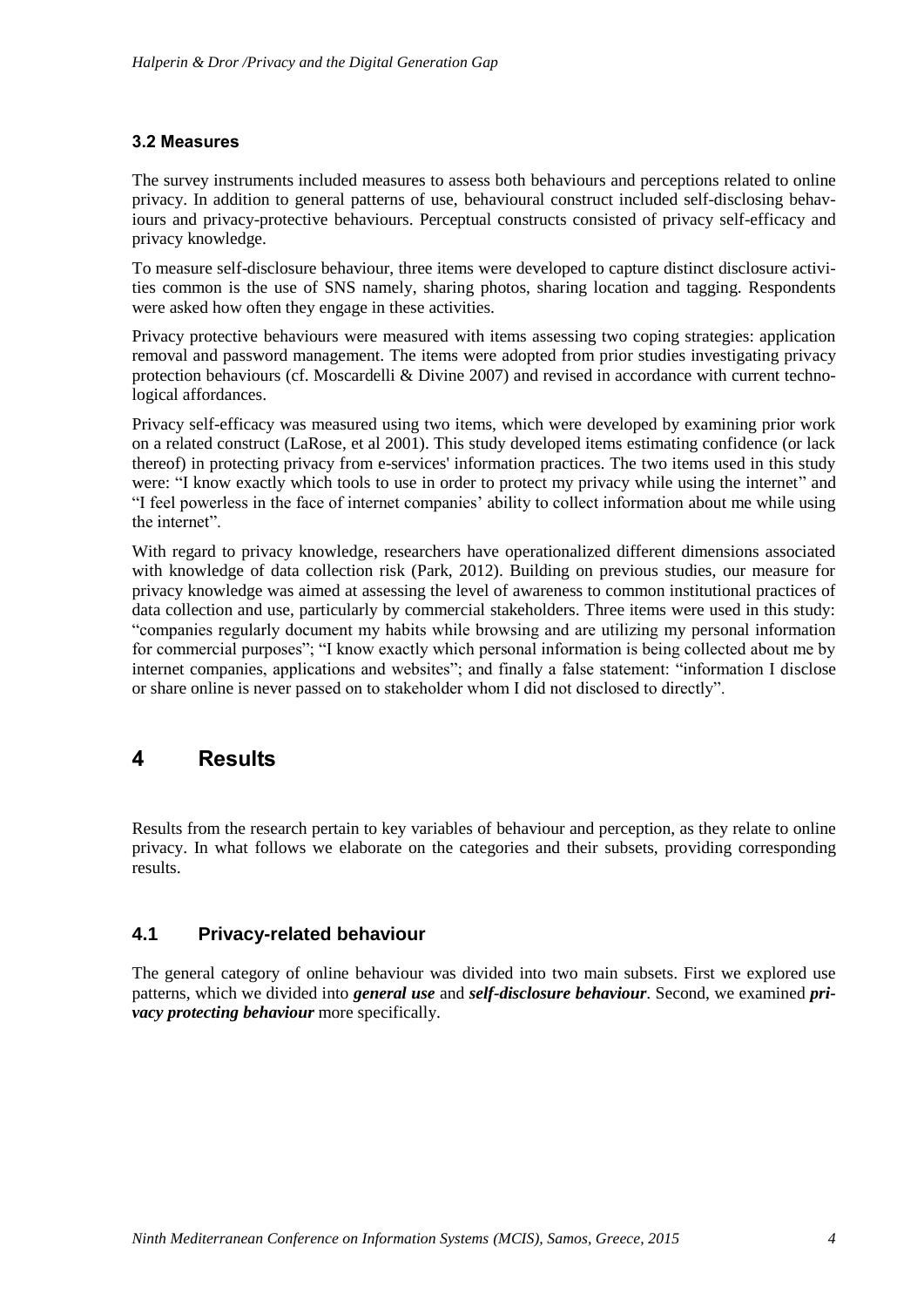#### **4.1.1 Use patterns across generations of Israelis**

Analysis of general internet use patterns across generations showed that 67% of Ygeneration goes online daily, several times a day. iGeneration followed with 65%. As age go up the percentage of users reporting going online several times a day decreases with significant difference as indicated in table 1.

| Table 1: % who go online daily, several times day |           |            |            |             |
|---------------------------------------------------|-----------|------------|------------|-------------|
|                                                   | $BB(55+)$ | $X(35-54)$ | $Y(18-34)$ | I $(12-17)$ |
|                                                   | 40%       | 52%        | 67%        | 65%         |

#### **4.1.2 Use of social networking sites**

Social networking sites (SNS) encourage users to share substantial amounts of information about themselves. Indeed, social networking behaviour is essentially based on self-disclosure (Chen, 2013). Survey results on the question: 'How often do you access SNS such as Facebook, Twitter, Waze etc.' is indicated in table 2 below, showing frequency of use between different age groups.

| Table 2: Frequency of SNS use across generations |                                                     |     |     |     |  |  |
|--------------------------------------------------|-----------------------------------------------------|-----|-----|-----|--|--|
|                                                  | $BB(55+)$<br>$X(35-54)$<br>$Y(18-34)$<br>$I(12-17)$ |     |     |     |  |  |
| daily, several time a day                        | 28%                                                 | 43% | 60% | 63% |  |  |
| daily, once a day                                | 17%                                                 | 11% | 14% | 14% |  |  |
| almost everyday                                  | 6%                                                  | 7%  | 8%  | 10% |  |  |
| once or twice a week                             | 8%                                                  | 7%  | 5%  | 4%  |  |  |
| once to several times a month                    | 4%                                                  | 3%  | 0%  | 1%  |  |  |
| every 2-3 month or less                          | 2%                                                  | 1%  | 1%  | 0%  |  |  |
| never use social networks                        | 35%                                                 | 28% | 12% | 8%  |  |  |

In early 2014 claims were made regarding declining teen interest in SNSs, particularly Facebook (Kiss, 2014). Even though the present survey did not examine the frequency of Facebook use specifically but rather the frequency of SNS use as whole, results from Israel do not support the contention that teens are moving away from SNSs. Only 4% of adolescents aged 15-17 and young adults aged 18- 24 said they had not registered on some kind of SNS. The percentage of high frequency internet users who use SNSs 'daily' or 'multiple times a day', is higher in the 12-34 age group and declines with age.

| Table 3: high frequency $S\overline{\text{NS}}$ activity across generations |           |            |            |            |
|-----------------------------------------------------------------------------|-----------|------------|------------|------------|
|                                                                             | $BB(55+)$ | $X(35-54)$ | $Y(18-34)$ | $I(12-17)$ |
|                                                                             | 46%       | 61%        | 81%        | 77%        |

In sum, analysis of internet use patterns in general, and of SNS in particular, show significant differences across age groups, clearly dividing young generations (i and Y) from older generation (X and BB). As one would expect, young people are heavier users of digital technology and frequency of use decreases as age goes up.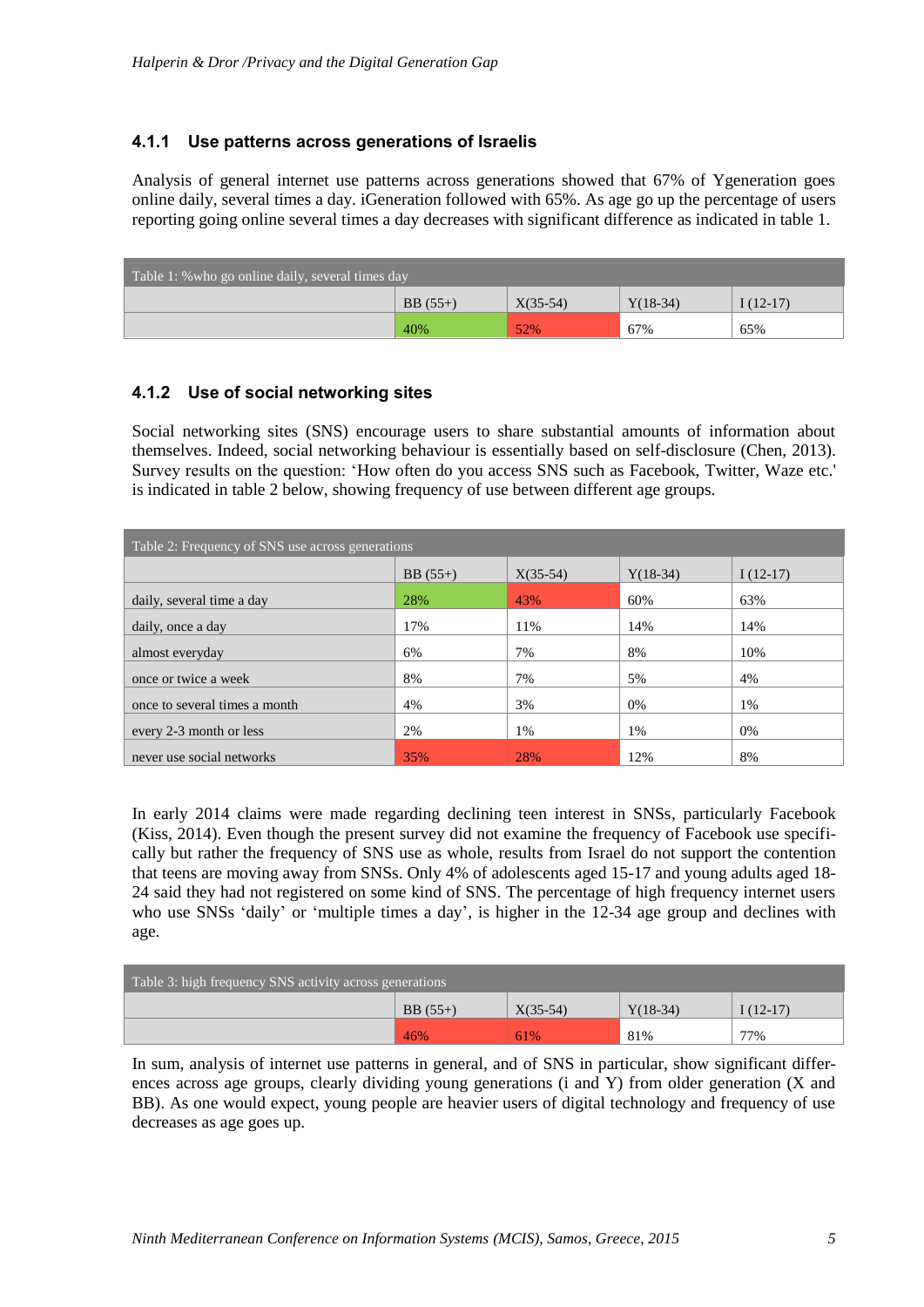#### **4.1.3 Self-disclosure behaviour**

Israeli internet users were asked whether they provide personal information such as ID number, home address, telephone number and other personal details when registering for eServices. 64% said they never provided such information. 6% said that they provided identifying information once but would not do so again. This compared with 28% who said that they did supply personal information when registering for various internet services. Generational analysis on this question revealed that significantly fewer adolescents (ages 12-17) supply personal information (17%) compared to users of older generations. This finding contrast with prevalent notions of risky online behaviour associated with adolescents. It corresponds, however, with recent studies showing lying behaviour displayed by youngsters as a privacy protection strategy ((Miltgen & Peyrat-Guillard, 2014).

| Table 4: % who provide personal information online across generation |                                                     |     |     |     |  |
|----------------------------------------------------------------------|-----------------------------------------------------|-----|-----|-----|--|
|                                                                      | $Y(18-34)$<br>$X(35-54)$<br>$BB(55+)$<br>$I(12-17)$ |     |     |     |  |
|                                                                      | 32%                                                 | 32% | 22% | 17% |  |

### 4.1.3.1 Disclosure of personal information on SNSs

People who use SNSs routinely engage in self-disclosure practices online, which in turn affect their privacy. We examined three common practices and their frequencies: (1) sharing personal photos /videos on SNSs such as Facebook, Flickr, Picasa, and YouTube; (2) tagging personal photos, and (3) allowing such applications as Waze, Facebook, and Twitter to receive information about location. Results show variances in the percentage of users who engage in these practices. Half the SNS users (51%) shared personal photos or videos compared with 46% who did not share photos or shared them in the past but won't do so in future. 43% tagged themselves or others in photos versus 54% who did not tag or used to tag but would not do so in the future. 47% shared their location with application providers, compared with 50% who did not.

When these practices were tested for age, it was found that they mostly apply to younger users: as age go up the percentage of users enacting these practices declines. The percentage of Baby boomers (55+) that shared self-photos differed significantly from all other generations. A significant difference was found in photo tagging between the younger generations (i and Y) and the older generations (X and BB). Similarly, a significant difference was found in sharing geographical location between the under 35 users and the 35+ users. These results are summarized in table 5.

| Table 5: SNS practices involving self-disclosure - distribution across generation |     |     |     |     |
|-----------------------------------------------------------------------------------|-----|-----|-----|-----|
| $i(12-17)$<br>$BB(55+)$<br>$Y(18-34)$<br>$X(35-54)$                               |     |     |     |     |
| I share my photos/video                                                           | 28% | 48% | 56% | 63% |
| I tag myself / others in photos                                                   | 17% | 34% | 49% | 62% |
| I allow application to know my geographic<br>location                             | 26% | 39% | 54% | 57% |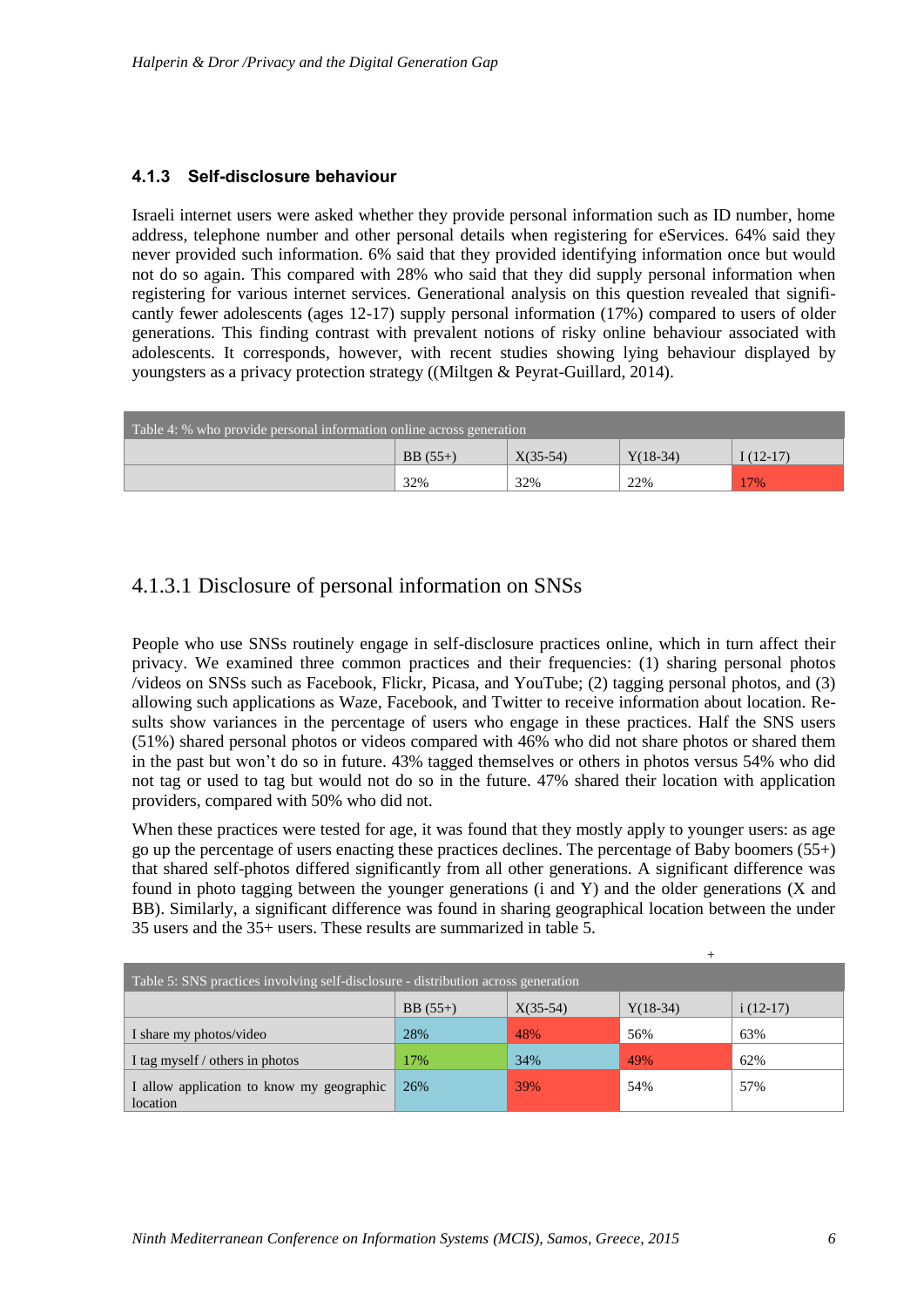A direct significant correlation was found between the three practices examined and frequency of SNS use. When SNSs are used more frequently users will tend to share photos / videos, tag themselves, or let applications know their location. For example, roughly half the users (52%) who use SNSs multiple times a day tend to tag themselves in photos while only 32% of those who use SNSs once a day and only 16% of those who use SNSs twice a week or less, are likely to tag. A weak though significant correlation was found between the three practices and the frequency of SNS use, which persisted even after controlling for age and frequency of internet use. The heavy users who access SNSs multiple times a day differ significantly from other users in all three practices examined.

To conclude, young generations are heavier internet users in general and heavier disclosures, particularly in SNSs. Furthermore, analysis suggests that general use and self-disclosure are reinforcing one another, as use patterns and self-disclosure practices are positively correlated. Having addressed online self-disclosure behaviour, we move on to report results concerning privacy protective behaviour.

#### **4.1.4 Privacy protective behaviour**

Two kinds of online privacy protective activities were addressed. First we examined the extent to which users remove/uninstall applications due to demand for PII. Second, behavior related to password management was examined.

### 4.1.4.1 Application removal/uninstall

Users were asked whether they had removed / uninstalled applications or software from their PC or smartphone upon request for excessive personal information. 50% of teen users (iGen) and 52% of users aged 18-34 (yGen) uninstalled software/apps due to request for too much personal information. Such behavior decreases among older generations: 40% of users aged 35-54 (X Gen) and only onethird (32%) of users aged 55+ (BBs). The difference between the older and younger groups shows statistical significance.

| Table 6: % who uninstall applications due to request for PII |           |            |            |            |  |
|--------------------------------------------------------------|-----------|------------|------------|------------|--|
|                                                              | $BB(55+)$ | $X(35-54)$ | $Y(18-34)$ | $i(12-17)$ |  |
| I don't download applications                                | 37%       | 32%        | 27%        | 24%        |  |
| Done so several times                                        | 21%       | 26%        | 28%        | 30%        |  |
| Done so once                                                 | 11%       | 14%        | 24%        | 20%        |  |
| Never happened to me                                         | 16%       | 20%        | 17%        | 20%        |  |
| I do not have PC/smartphone                                  | 11%       | 5%         | 2%         | 5%         |  |
| I refuse to answer                                           | 3%        | 2%         | 1%         | 4%         |  |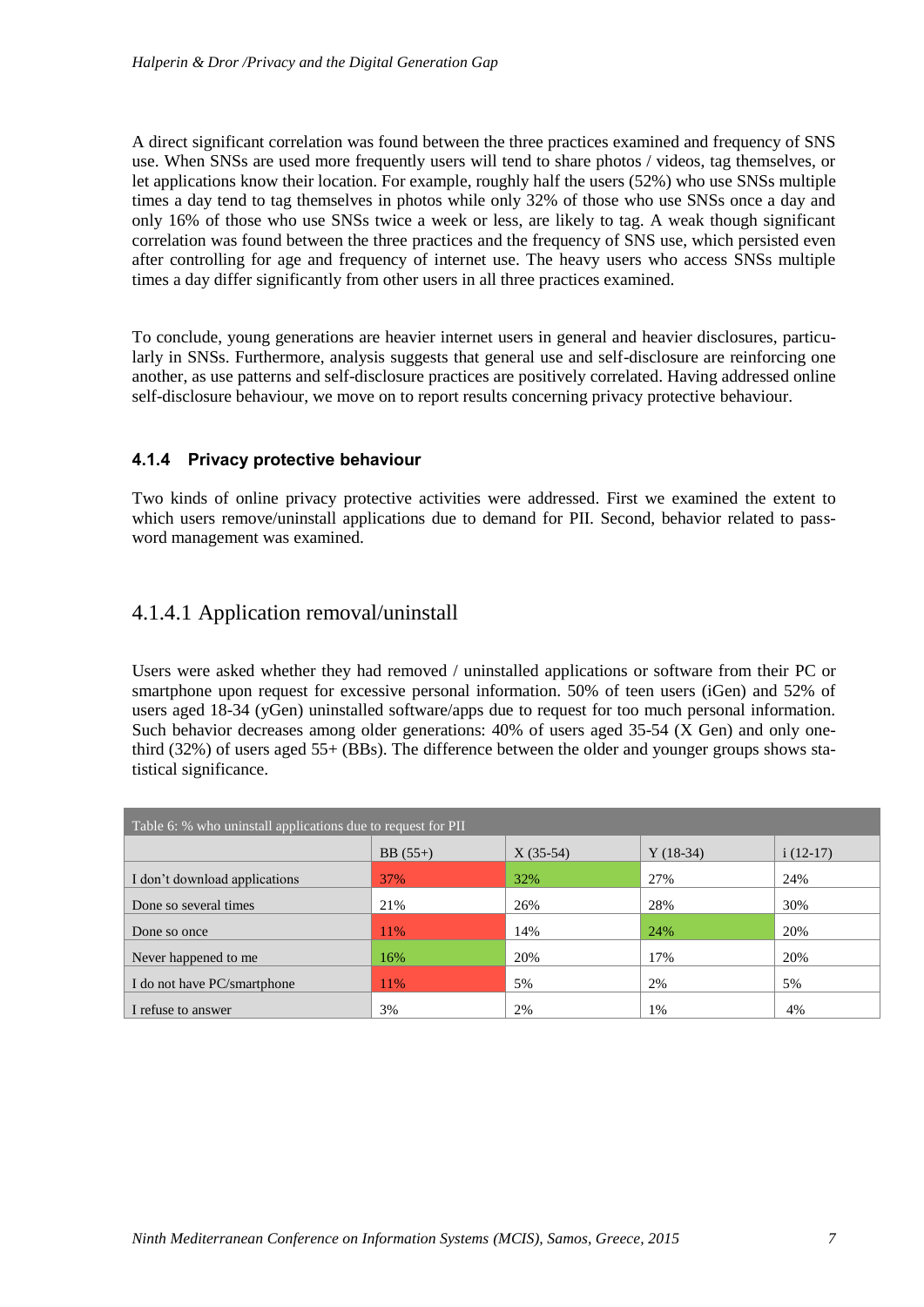# 4.1.4.2 Changing Password for eServices

A security measure that can prevent unauthorized access to private online accounts is to change user password regularly. Nonetheless, only one third of all users (36%) change their passwords periodically. More than half (53%) never changed their password, and 7% changed their password in the past but had no plans to change it again. Analysis across generations shows no significant difference, as indicated in table 7 below.

| Table 7: changing password for eServices       |           |            |            |            |
|------------------------------------------------|-----------|------------|------------|------------|
|                                                | $BB(55+)$ | $X(35-54)$ | $Y(18-34)$ | $i(12-17)$ |
| I never changed my password                    | 53%       | 53%        | 52%        | 56%        |
| I change my password periodically              | 39%       | 34%        | 36%        | 36%        |
| I've changed in the past but won't do it again | 5%        | 7%         | 9%         | 4%         |
| Not applicable/refuse to answer                | 4%        | 6%         | 4%         | 4%         |

Concluding results on privacy protective behavior, we find that in terms of application/software removal due to demand for PII, young generations are significantly more cautious of their privacy compared with their older counterparts. As for password management, majority of all users never change passwords for their online accounts thus enacting privacy protective behavior, or rather lack thereof, in a similar manner.

### **4.2 Privacy Perceptions**

We incorporated two key constructs to examine generational differences related to privacy perceptions: self-efficacy and knowledge. Self-efficacy was originally defined as one's belief in one's ability to succeed in specific situations (Bandura, 1977). This construct has been adopted in studies of privacy perception to capture and measure 'Privacy self-efficacy' that is, individuals' confidence in their abilities to protect their privacy from e-services' information collection and sharing activities (Youn, 2009).

### **4.2.1 Privacy Self-efficacy**

### 4.2.1.1 Ability to use privacy protecting tools

Based on prior research, we developed two items estimating confidence (or lack of) in protecting privacy from e-services' information practices. These are presented next with corresponding results.

Digital platforms enable companies and other stakeholders such as friends, family, employers, and government agencies to gather information about individual users. However, some privacy protection tools are available online, at times free of charge. Are users familiar with such tools? Do they know which tools could potentially protect their privacy to certain extent? More than half of the respondents (57%) claim to know which tools to use. One quarter (25%) admitted that they did not know. We found a correlation between the rate of agreement with the statement 'I know exactly which tools to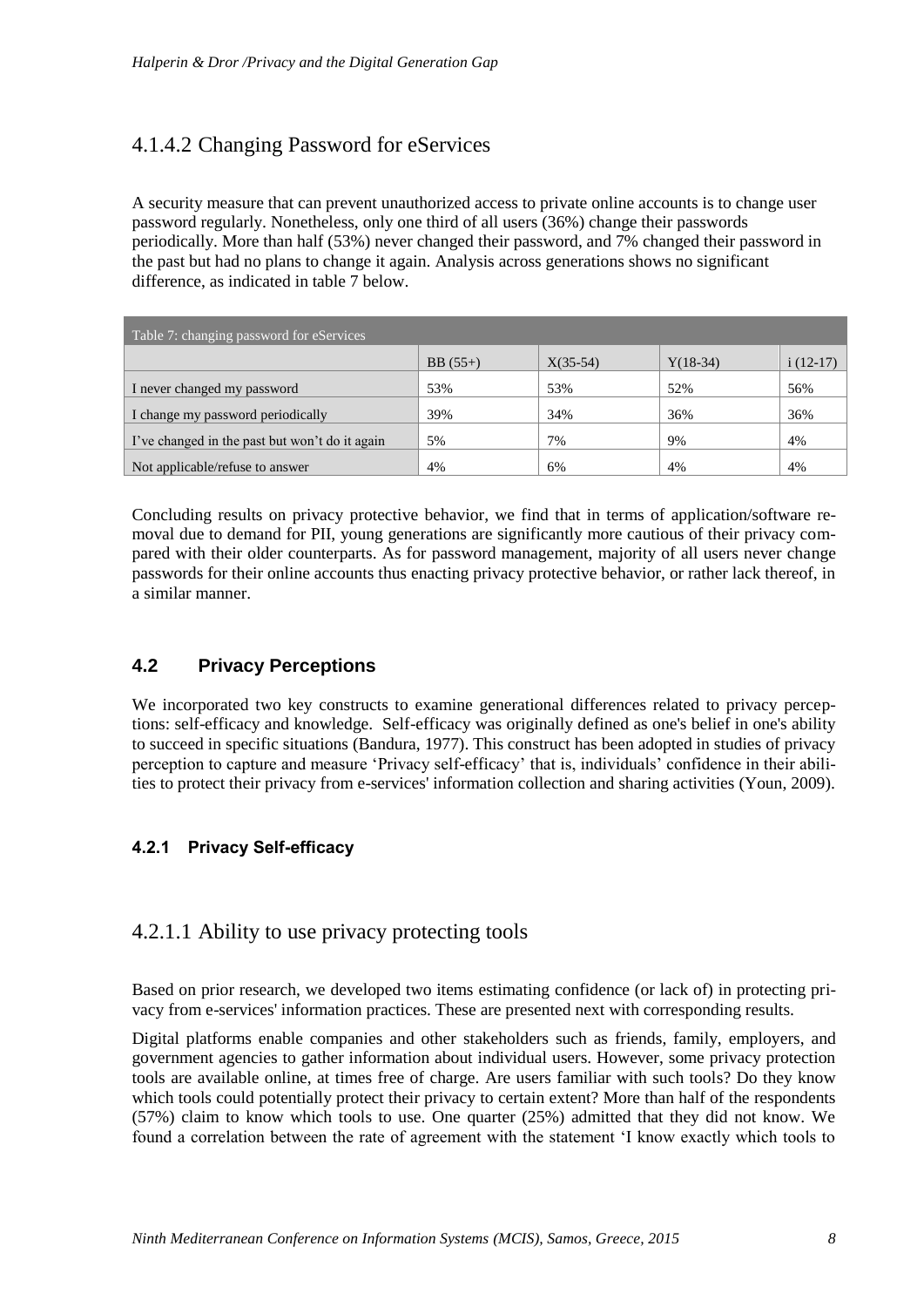use in order to protect my privacy while using the internet' and age: as age goes up the rate of agreement with the statement decreases. Thus, almost three of every four adolescents (73%) claim to know which tools to use to protect their privacy, but as respondents' age increases, the percentage who agrees with the statement decreases and over the age of 55 only 42% of users agree they know which tools to use.

| Table 8: "I know exactly which tools to use in order to protect my privacy while using the internet" |                                                     |                |                 |                 |  |  |  |
|------------------------------------------------------------------------------------------------------|-----------------------------------------------------|----------------|-----------------|-----------------|--|--|--|
|                                                                                                      | $X(35-54)$<br>$BB(55+)$<br>$Y(18-34)$<br>$i(12-17)$ |                |                 |                 |  |  |  |
| Agree                                                                                                | %42                                                 | $\%50$         | $\frac{0}{662}$ | $\frac{9}{673}$ |  |  |  |
| disagree                                                                                             | $\frac{9}{633}$                                     | $\frac{0}{29}$ | $\frac{0}{22}$  | %12             |  |  |  |
| Sometimes agree and sometimes disagree                                                               | %13                                                 | %15            | %14             | %10             |  |  |  |
| No opinion/not applicable                                                                            | %12                                                 | $\%6$          | $\frac{9}{2}$   | $\frac{0}{6}$   |  |  |  |

### 4.2.1.2 Inability to control personal information online

Privacy self-efficacy was further measures with responses to the following statement: "I feel helpless in the face of internet company's ability to collect information about me"- an emotional statement expressing feeling of frustration. 48% of the respondents agree with the statement, one third (33%) disagree, thus believing in one's ability to fend off efforts to collect information about them. Here too, results suggest that young generations feel more capable to fend off information gathering techniques than adults. Nevertheless high proportions of all users share a feeling of helplessness in this regard.

| Table 9: "I feel helpless in the face of internet company's ability to collect information about me" |                |                 |                 |            |
|------------------------------------------------------------------------------------------------------|----------------|-----------------|-----------------|------------|
|                                                                                                      | $BB(55+)$      | $X(35-54)$      | $Y(18-34)$      | $I(12-17)$ |
| Agree                                                                                                | %50            | $\frac{9}{653}$ | $\frac{0}{644}$ | %44        |
| disagree                                                                                             | $\frac{9}{28}$ | $\frac{9}{629}$ | $\frac{9}{638}$ | $\%36$     |
| Sometimes agree and sometimes disagree                                                               | %12            | %12             | %14             | %13        |
| No opinion/not applicable                                                                            | %10            | $\%6$           | $\frac{9}{63}$  | $\%6$      |

#### **4.2.2 Privacy knowledge**

Building on previous studies, our measure for privacy knowledge aimed at assessing the level of awareness to common institutional practices of data collection and use, particularly by commercial stakeholders.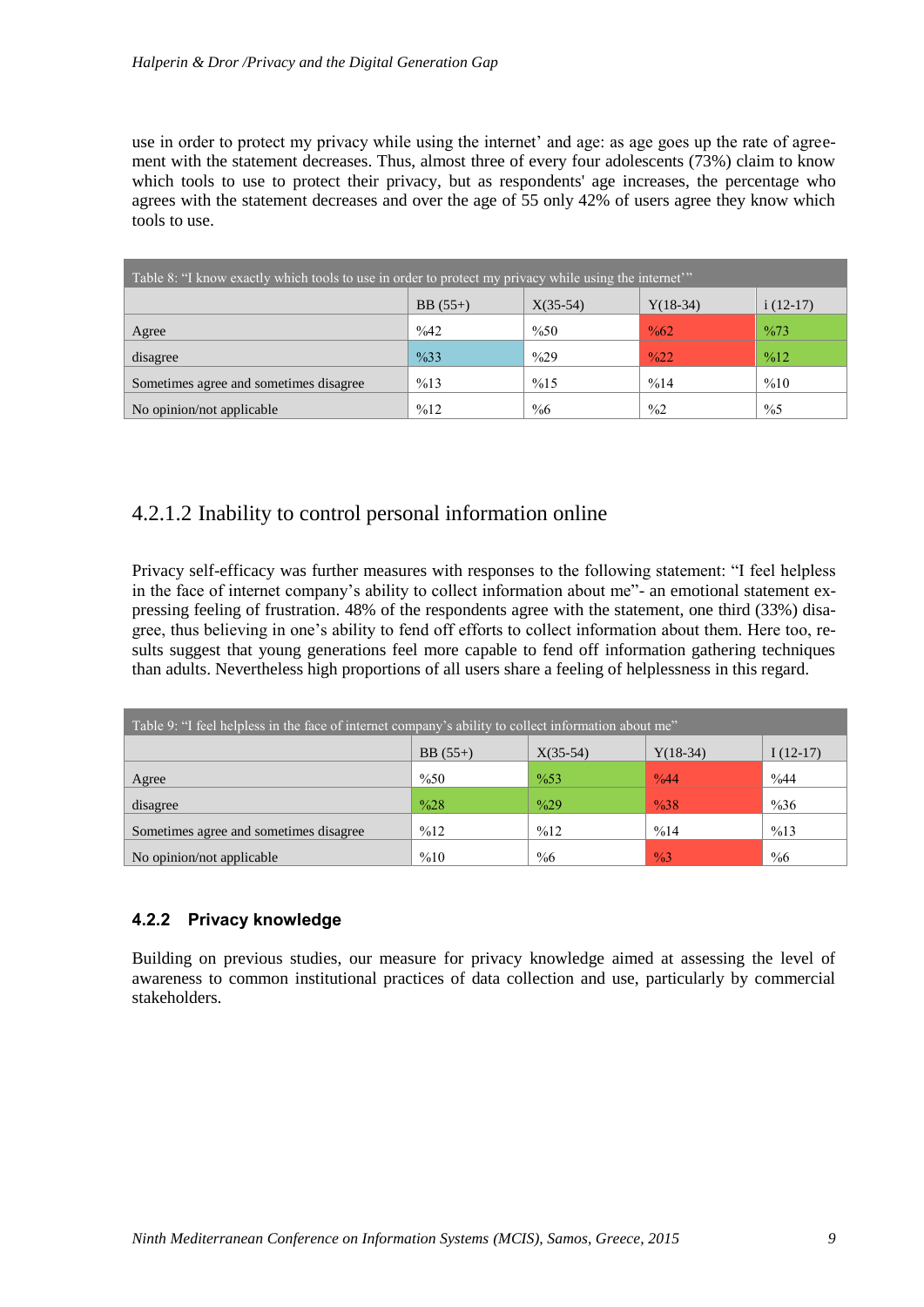# 4.2.2.1 Knowledge of personal information collected by third party

Do Israeli internet users think they know which personal information is collected about them by services, software, and websites? Results are mixed. 40% say they do not know 'exactly' what personal information is being collected about them and 39% say they do know. Fewer users agree with this statement as respondents' age go up. For example, while 48% of iGeneration say they know exactly what information is collected about them, 37% of XGeneration agree and only 31% of BB aged 55+ agree with the statement. Generational differences are significant as indicated in table 10 below.

| Table 10: I know exactly which personal information is being collected about me by internet services, applications and web-<br>sites |                 |                 |                 |               |
|--------------------------------------------------------------------------------------------------------------------------------------|-----------------|-----------------|-----------------|---------------|
|                                                                                                                                      | $BB(55+)$       | $X(35-54)$      | $Y(18-34)$      | $i(12-17)$    |
| Agree                                                                                                                                | $\frac{9}{631}$ | $\frac{9}{637}$ | %41             | %48           |
| disagree                                                                                                                             | $\frac{9}{6}44$ | %40             | $\frac{9}{642}$ | %31           |
| Sometimes agree and sometimes disagree                                                                                               | %10             | %16             | %13             | %12           |
| No opinion/not applicable                                                                                                            | $\frac{9}{6}14$ | $\frac{0}{07}$  | $\frac{9}{6}$   | $\frac{9}{9}$ |

A major privacy issue associated with digital information sharing concerns use of PII by third party (Nissenbaum, 2010). We investigated users' awareness of such practice as function creep by asking their response to the following statement: "information I disclose or share online is never passed on to stakeholder whom I did not disclosed to directly". Analysis shows that nearly half (48%) the users disagree with the statement. In other words, they believe that at some stage personal information about them is transferred to other parties. About a third (35%) agreed with this statement. That is, they think the information they supply to a particular company remains with that company. 11% were neutral, 6% had no opinion. Analysis by age group reveals that as respondents' age increases so does the percentage of respondents realizing that information they disclose is transferred to other parties (leading them to disagree with the statement). A significant difference was found between iGeneration (30%) and all three older generation as indicated in table 11.

| Table 11: information I disclose or share online is never passed on to stakeholder whom I did not disclosed to directly" |                                                     |                 |                 |                 |  |  |
|--------------------------------------------------------------------------------------------------------------------------|-----------------------------------------------------|-----------------|-----------------|-----------------|--|--|
|                                                                                                                          | $i(12-17)$<br>$BB(55+)$<br>$X(35-54)$<br>$Y(18-34)$ |                 |                 |                 |  |  |
| Agree                                                                                                                    | $\frac{9}{26}$                                      | $\frac{9}{6}34$ | $\frac{9}{636}$ | $\frac{9}{646}$ |  |  |
| disagree                                                                                                                 | $\frac{9}{6}$ 55                                    | %48             | %48             | $\frac{9}{636}$ |  |  |
| Sometimes agree and sometimes disagree                                                                                   | $\frac{0}{8}$                                       | %13             | %13             | $\frac{0}{9}$   |  |  |
| No opinion/not applicable                                                                                                | %10                                                 | $\frac{0}{6}$   | $\frac{0}{0}$ 3 | $\frac{9}{9}$   |  |  |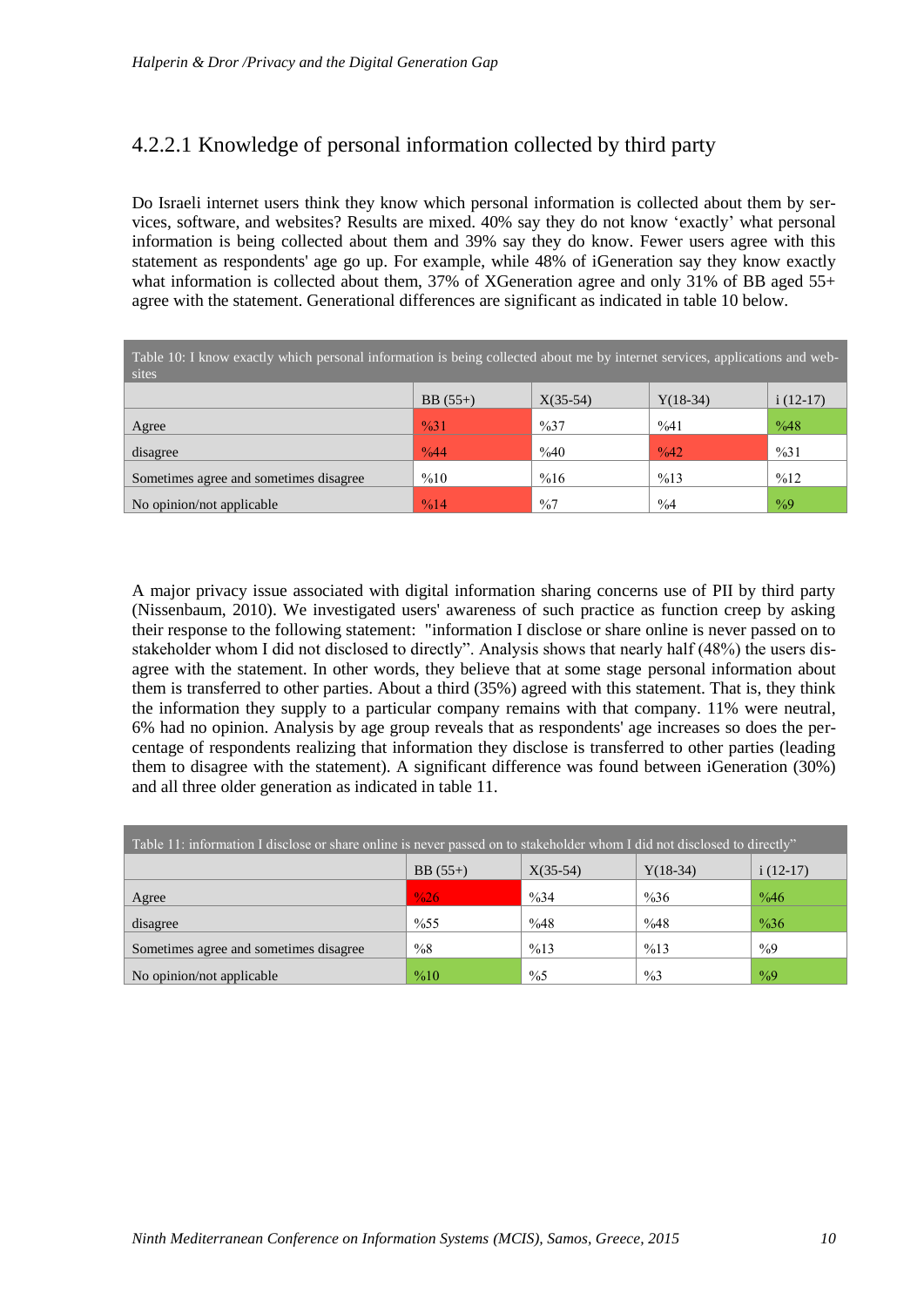### 4.2.2.2 Awareness of common surveillance practice

We asked respondents whether they agree that companies track their habits and use their data for commercial purposes. Results show that overall 54% agreed and 28% disagreed, while 12% provided the neutral response (sometimes agree, sometimes disagree), and 7% offered no opinion. We found significant difference between iGeneration and all three older generations as shown in table 12: youngster seems most naïve and less knowledgeable about common surveillance practice in the digital environment.

| Table 12: companies regularly document my habits while browsing the internet and are utilizing my personal information<br>for commercial purposes |                 |                  |                 |                 |  |
|---------------------------------------------------------------------------------------------------------------------------------------------------|-----------------|------------------|-----------------|-----------------|--|
|                                                                                                                                                   | $BB(55+)$       | $X(35-54)$       | $Y(18-34)$      | $i(12-17)$      |  |
| Agree                                                                                                                                             | %51             | $\frac{9}{6}$ 55 | %58             | $\frac{0}{644}$ |  |
| disagree                                                                                                                                          | $\frac{9}{627}$ | $\frac{0}{29}$   | $\frac{9}{625}$ | $\frac{9}{637}$ |  |
| Sometimes agree and sometimes disagree                                                                                                            | %11             | %11              | %13             | %12             |  |
| No opinion/not applicable                                                                                                                         | %11             | $\frac{9}{6}$    | $\frac{9}{6}$   | $\frac{9}{6}$   |  |

# **5 Discussion**

This nationally representative study was designed to address dimensions of both behaviour and perception related to online privacy across four generations of Israelis. More specifically, we measured and compared behaviours involving self-disclosure and privacy protection. Privacy perceptions included two key construct, namely, privacy knowledge and privacy self-efficacy. In this short discussion section we reflect upon, and draw attention to, some of the key findings arising from this research.

As far as online self-disclosure is concerned this study comes to conclude that a digital generation gap exists between young generations of Israelis (i and Y generations) and older generations (X and BB). This conclusion finds support in a series of results, all of which pointing to significant differences in levels of digital participation and disclosure behaviours. Reflecting on the nature of this apparent gap, we note that contrary the previous findings (cf. Hoofnagel et al, 2010) young users seem conscious of their disclosure and of the associated privacy risks. This becomes evident from patterns of privacy protective behaviour as discussed further on. Similar findings also emerged from a recent European-based study (Miltigen & Peyrat-Guillard, 2014). We note, however, that self-disclosure practices among younger generations does not appear entirely optional. Indeed, over 90% of this cohort enacts such practices compared to 75% (XGen) and 52% (BB) as age goes up. We propose that young users are compelled to take privacy risks because digital participation, which necessitates disclosure, is a social must. In contrast, older users are seen to disclose less and with more discretion. For generation X and more so, for Babayboomers, digital abstinence or partial participation still remains a practical option. We therefore concur with Blank et al (2014) contention that digital technology have become so embedded in the social lives of users that to maintain their social lives they must disclose information on them despite the fact that there is a significant privacy risk in disclosing this information. Hence, at the heart of the generation gap lies not the issue of awareness as previously suggested (Barnes, 2006) but rather the social price and lost opportunities (Livingstone, 2008) of preserving privacy by restraining self-disclosure - an intolerable price for the digital natives, yet an acceptable one for the 'immigrants'.

On the issue of privacy protective behaviour however, a different picture comes into view. Contrary to widespread impression, our findings show that young internet users do not do less to protect their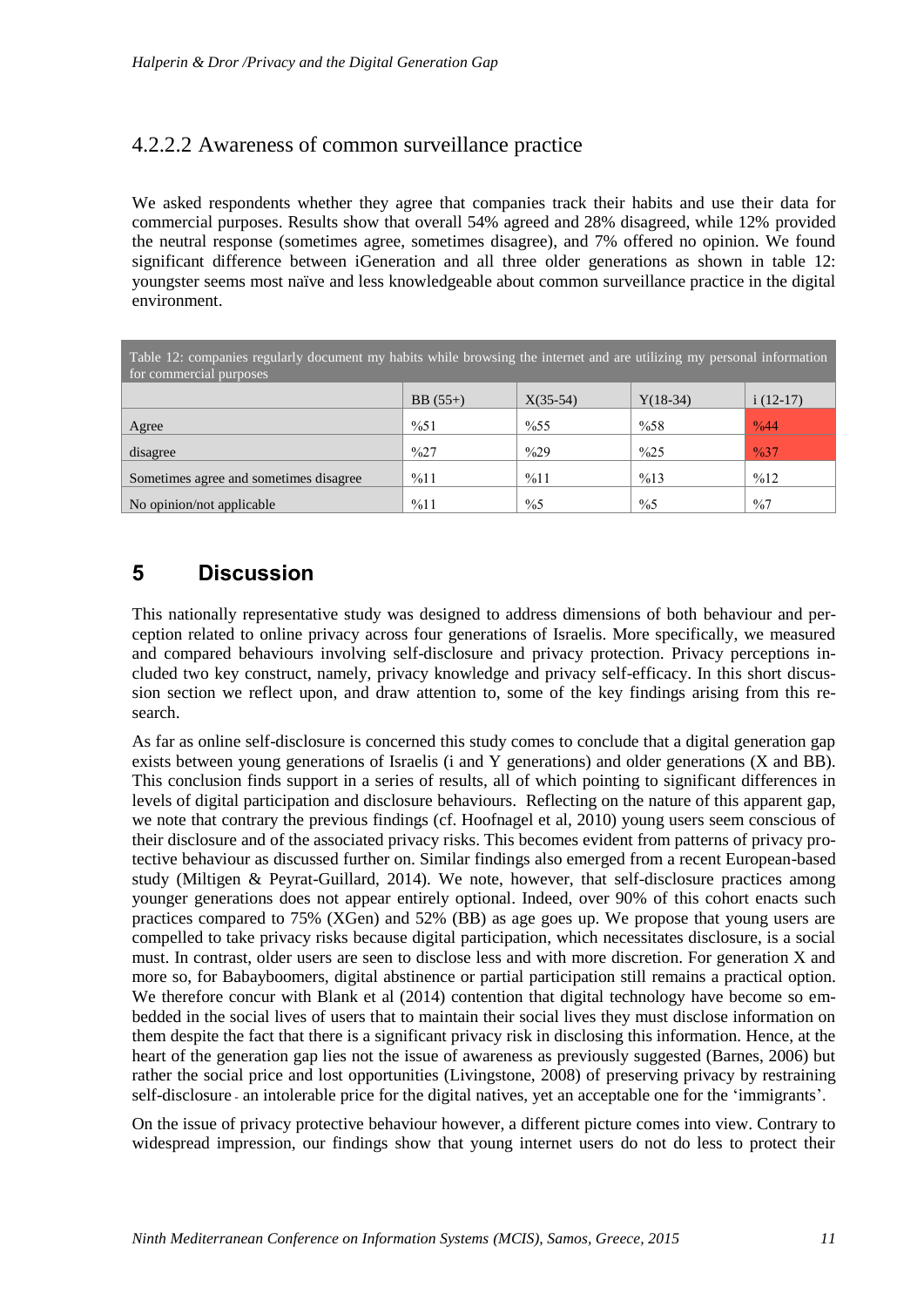online privacy compared with their older counterparts. If anything, they seem to be doing more. To the extent a generational gap exist at all  $-$  it operates against the commonly held view of young generations as lacking concern for privacy and by implication, doing less to protect it. For example, our finding that young generations uninstall software  $\ell$  applications due to demand for PII significantly more compared with older generation may well indicate awareness to privacy risk otherwise why take measures to mitigate it? The few studies that have addressed this issue using representative samples (in UK, USA, and Australia) arrived at a similar conclusion, namely, that young people are much more likely to have taken action to protect their privacy online (Blank et al, 2014). Furthermore, findings from recent ethnographic research reveal the ways in which young people navigate privacy online. Bypassing prescribed technological affordances such as privacy settings, ignoring Terms of Service, and enacting a range of subversive practices (Raynes-Goldie, 2010; Young & Quan-Tasse, 2013) such as deactivating accounts, manipulating access to meaning (Marwick & Boyd, 2014) and providing false information (Miltigen, & Peyrat-Guillard, 2014) are examples of the strategies observed. We speculate that such obfuscation practices (Brunton, & Nissenbaum, 2015) are less common with adults. This may also account for findings regarding privacy self-efficacy showing significant generational differences in perceived ability to protect one's privacy online. We found that 73% of iGens believe in their ability to use privacy protecting tools compared to 62% of Ygeneration, 50% Xgenerations and only 42% within BBs. Additionally, we found that a sense of *helplessness* to control personal information online correlates with age. Although statistical significance was found between age groups, we note the large proportion of the population - nearly half - feeling powerless in the face of internet services' ability to collect and use information about them (44% of both iGeneration and Ygeneration; 53% generation X, and 50% BB).

Drawing on these findings, we argue that privacy solutions in the digital environment can no longer focus on the sole responsibility of individual users as implied by the privacy self-management paradigm currently dominating the internet (Solove, 2013). Our results regrading privacy knowledge suggest naivety (Hoofnagle et al 2010) is still at play, particularly within iGeneration but among older generations as well, suggesting remedy in the form of education and awareness. However, users are increasingly helpless and seem gradually to become aware of it. As online privacy becomes ever more networked (Marwick and Boyd, 2014) technological means of control based on individual notions of privacy becomes obsolete.

### **6 Conclusion**

The result of the exploratory survey analysed in this paper reveals the intricacies involved with online privacy behaviour and perception of Israeli internet users representing four generations. Contrary to simplistic notions of a radical generation break, and of privacy perceptions clearly dividing the 'old who cares' vs. the 'young who doesn't care', analysis portrays a more nuanced picture. While a generational gap does exist in certain dimensions of privacy related behaviour and perception, it does not concur with widespread impressions and popular media myth. Young generations are heavily involved online; as such, they enact more practices of self-disclosure through a variety of social media affordances, and with greater frequency. However, the enactment of risky behaviour is both conscious and inevitable. Findings do not support the view of young generations as lacking concern for privacy since clearly they do more rather than less to protect it, as compared to their older counterparts. Debating as we are on the future of online privacy policies (Aquisti et al, 2015), arguments drawing on the allegedly reduced appreciation of privacy by young generations can have important implications for the development of future policies (Steijn &Vedder, 2015). Further research is called for, to increase understanding of individuals' appreciation of privacy and contribute to informed decision making better addressing the needs and concern of current and future generations.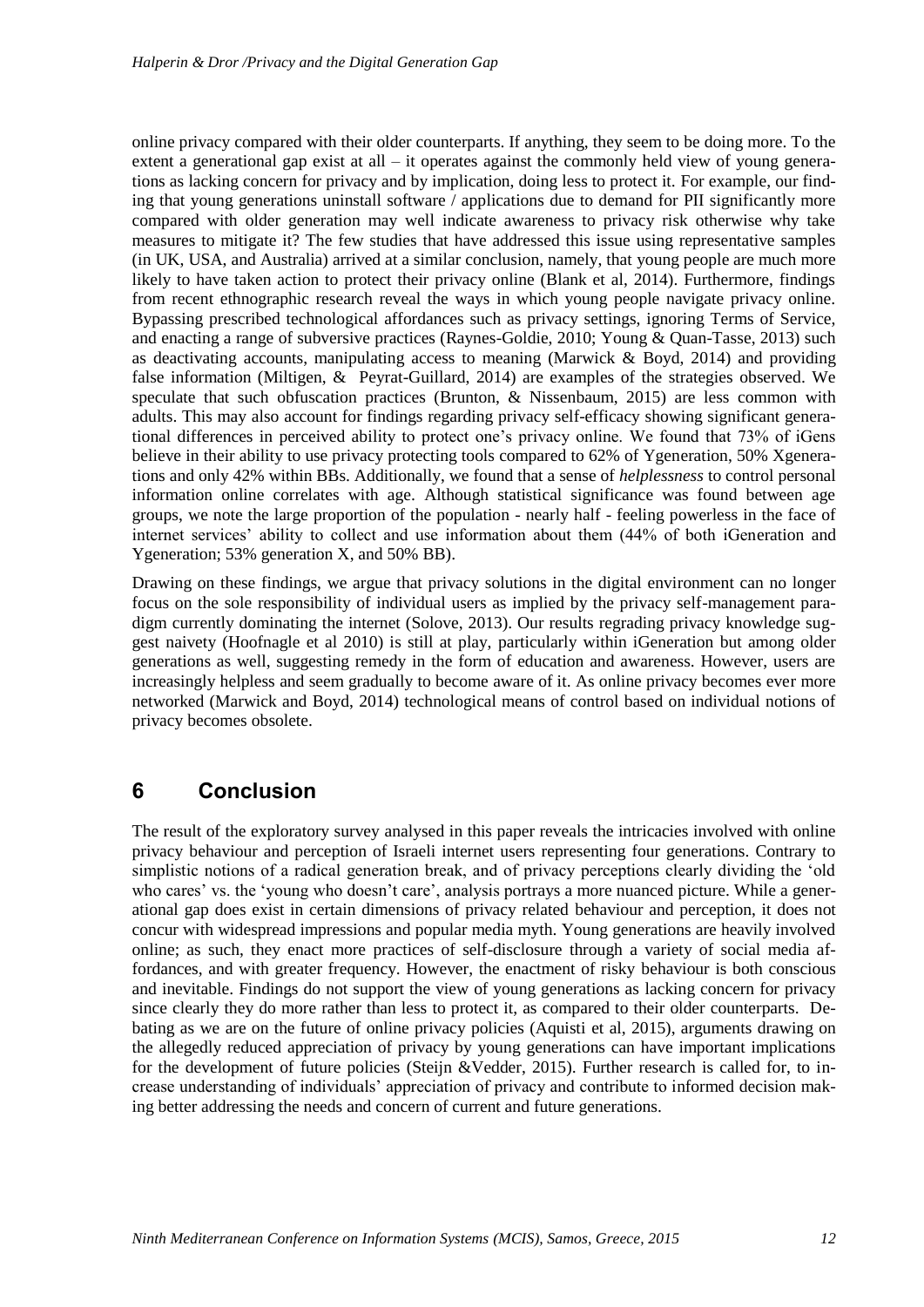### **7 Acknowledgments**

The authors would like to thank Saar Gershon from the Hebrew University in Jerusalem, for his insightful statistical analysis.

The authors would also like to thank Microsoft Israel for their research grant that supported this study.

### **8 References**

Acquisti, A, Brandimarte, L., George, A. (2015) [Privacy and Human Behavior in the Age of Infor](http://www.sciencemag.org/cgi/content/full/347/6221/509?ijkey=R7zkYwoe8MFog&keytype=ref&siteid=sci)[mation.](http://www.sciencemag.org/cgi/content/full/347/6221/509?ijkey=R7zkYwoe8MFog&keytype=ref&siteid=sci) Science.

Antón, A., Earp, JB, & Young, JD.(2010) How Internet Users' Privacy Concerns Have Evolved since 2002. IEEE Security & Privacy

Bandura, A. *(*1977*).* Self-efficacy: Toward a unifying theory of behavioral change*.* Psychological Review, *84* pp *191*–*215*.

Barnes, S. B. (2006). A privacy paradox: Social networking in the United States. First Monday 10(3), 393–411.

Blank, G., Bolsover, G. & Dubois, E. (2014) The New Privacy Paradox: Young people and privacy on social network sites Global Cyber Security Capacity Centre: Working Paper

Boyd, D. (2014). [It's Complicated: The Social Lives of Networked Teens.](http://www.danah.org/itscomplicated/) New Haven: Yale University Press.

Brunton, F. & Nissenbaum, H. (2015) Obfuscation: A User's Guide for Privacy and Protest Cambridge: MIT Press.

Chen, R. (2013) Living a Private Life in Public Social Networks: An Exploration of Member Self-Disclosure, Decision Support Systems, 55(3), pp. 661-668

Dinev, T (2014) Why would we care about privacy? European Journal of Information Systems (2014) 23, 97-102

Herring, S. C. (2008) Questioning the Generational Divide: Technological Exoticism and Adult Constructions of Online Youth Identity. In D. Buckingham (Ed.) Youth, Identity, and Digital Media. Cambridge, MA: The MIT Press, pp. 71-92

Hong, W. & Thong, J. (2013) Internet Privacy Concerns: an integrated conceptualization and four empirical studies. MIS Quarterly 37 (1) pp. 275-298

Hoofnagle, C. J., King, J., Li, S., & Turow, J. (2010). How Different are Young Adults from Older Adults When it Comes to Information Privacy Attitudes and Policies? (SSRN Scholarly) Paper No. ID 1589864). Rochester, NY: Social Science Research Network.

Howe, N., Strauss, W. (2000). Millennials Rising: The Next Great Generation. New York: Vintage Books

Kiss, J. (2014). Teenagers migrate from Facebook as parents send unto them friend requests. The

Guardian. http://www.theguardian.com/technology/2013/dec/27/facebook-deadand-

buried-to-teens-research-finds

Livingstone, S (2008) Taking risky opportunities in youthful content creation: teenagers' use of social networking sites for intimacy, privacy and self-expression. New Media & Society 10 ,3 393-411